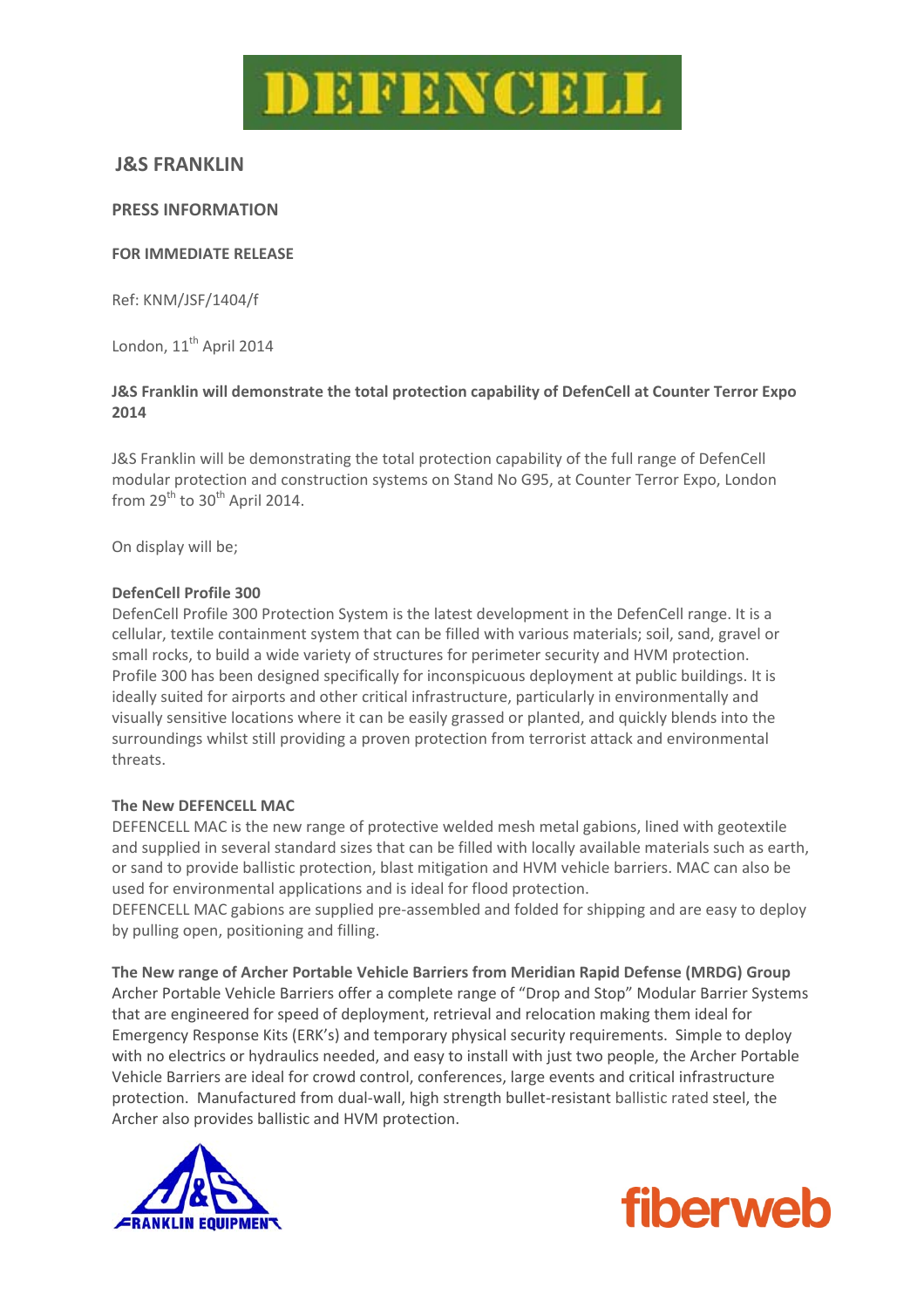

#### **Securiscape Planters and Street Furniture**

For use in Homeland Security applications this range of PAS68 tested planters and street furniture has been installed at critical infrastructure sites in London and the UK as well as on the Olympic site. The system has an engineered steel interior that will stop a truck and can be covered with decorative and practical finishes in steel, timber, stone or even bronze. Installation is quick and easy being surface mounted with only 150mm ground fixings. Planting with anything from flowers to trees, the integral watering system needs minimal maintenance.

## **DefenCell LITE and RANGER**

These versions of DefenCell Force Protection Systems offer lightweight infantry protection through individual tactical emplacement.

Both Systems are easily stored and moved, and have a low pack volume.

An unfilled LITE unit fits in the same space as a full sandbag, and when filled that same unit will make a wall section 3.2m long, 0.6m high and 0.6, wide, the equivalent of 90 sandbags.

The RANGER is a shorter version of the proven LITE with the same strong cellular construction and durable materials. It weighs just 1.4kg and can be filled by hand in less than 10 minutes; however it is the equivalent of over forty sandbags and ideal for infantry use.

The 0.60m thickness of the Ranger and LITE provides ballistic protection against weapons up to .50cal and 14.5mm

## **DefenCell Flood Protection**

Tested by the U.S. Army Corps of Engineers, and proven in action DefenCell is an effective and easily installed Flood Protection Barrier.

A simple 0.5m to 1m high wall will be sufficient to stop all but the most extreme flooding. Testing has shown DefenCell to be many times faster to install than sandbags, and much easier to remove when the threat has passed.

DefenCell products have been extensively tested and proven to protect against, vehicle attack, ballistic threats, and blast mitigation. They are protecting several critical infrastructure sites in the UK, and are in operational deployment in Afghanistan, Chad and several US Bases.

For further details or to arrange a demonstration

Stand No G95 Counter Terror Expo, London, UK 29<sup>th</sup> to 30<sup>th</sup> April 2014

#### **Editors Notes**

**J&S Franklin Ltd** was founded in 1946, and remains a compact family‐run business, with offices in UK, USA, Middle and Far East , offering a wide range of military and security equipment to the British Ministry of Defence, and many overseas Governments, International Relief Agencies and the United Nations.

J&S Franklin offers a complete "turnkey" service, combining rapid response, confidentiality and experience to provide economical and effective solutions, on a global basis.

Images available upon request.